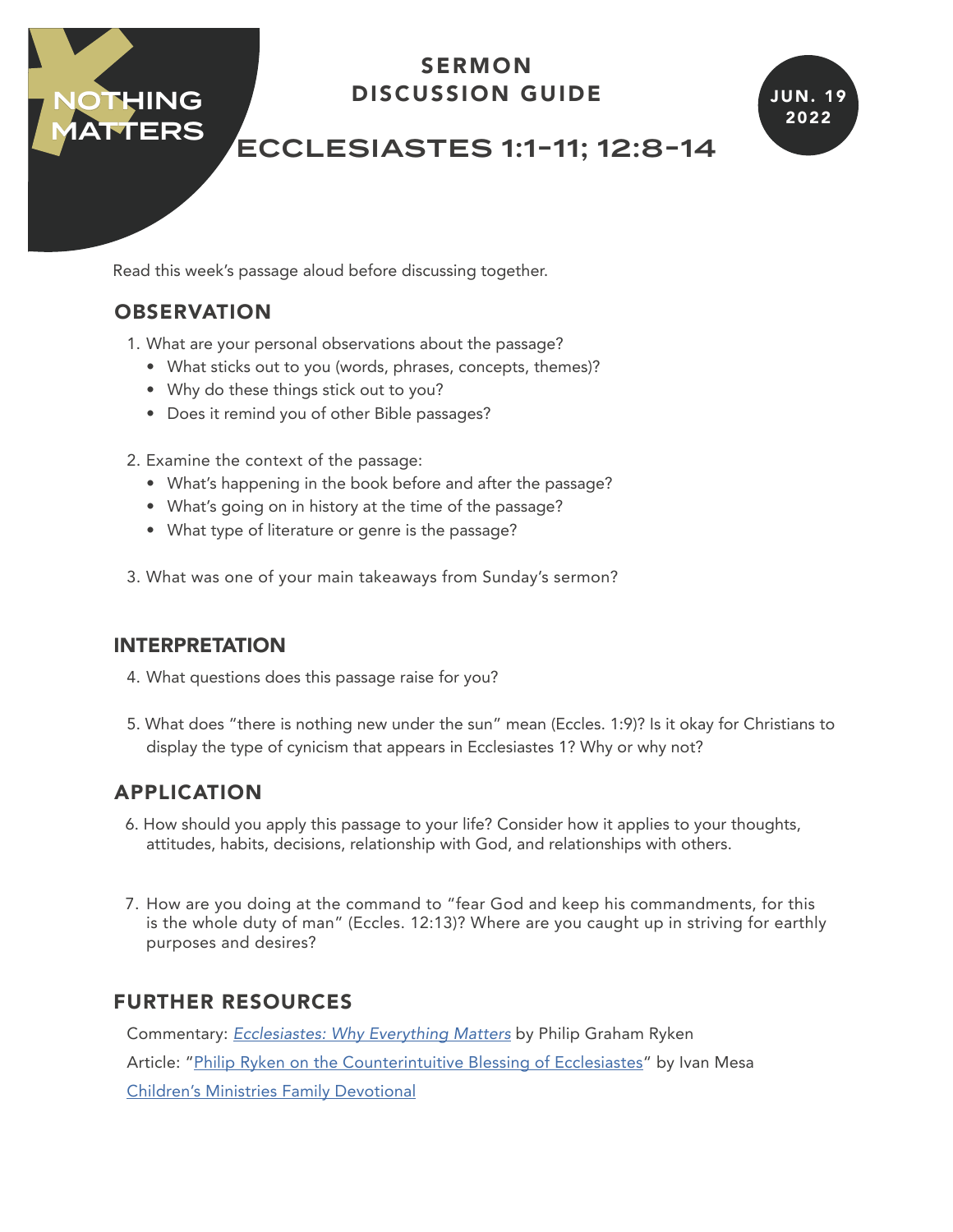# NOTHING **MATTERS**

### SERMON DISCUSSION GUIDE



# ECCLESIASTES 1:12-2:26

Read this week's passage aloud before discussing together.

### **OBSERVATION**

- 1. What are your personal observations about the passage?
	- What sticks out to you (words, phrases, concepts, themes)?
	- Why do these things stick out to you?
	- Does it remind you of other Bible passages?
- 2. Examine the context of the passage:
	- What's happening in the book before and after the passage?
	- What's going on in history at the time of the passage?
	- What type of literature or genre is the passage?
- 3. What was one of your main takeaways from Sunday's sermon?

### INTERPRETATION

- 4. What questions does this passage raise for you?
- 5. What does it mean that "in much wisdom is much vexation, and he who increases knowledge increases sorrow" (Eccles. 1:18)? Have you ever wanted to figure out an aspect of life (e.g. a job, marriage, parenting, etc.) and then felt discouraged or dissatisfied once you did?

### APPLICATION

- 6. How should you apply this passage to your life? Consider how it applies to your thoughts, attitudes, habits, decisions, relationship with God, and relationships with others.
- 7. What are you tempted to find your deepest satisfaction in? Do you seek to find it in pleasure/laughter (2:1-3), work (2:4-6), possessions (2:7), money (2:8), or fame (2:9)? Share how you've sought after satisfaction and what the result has been (thus far).

### FURTHER RESOURCES

Commentary: *[Ecclesiastes: Why Everything Matters](https://www.christianbook.com/ecclesiastes-why-everything-matters/philip-ryken/9781433548888/pd/548888)* by Philip Graham Ryken Article: "[The Ancient Book for Anxious Moderns](https://www.thegospelcoalition.org/article/ancient-book-anxious-moderns/)" by Matt Francisco [Children's Ministries Family Devotional](https://www.yourchurch.com/familydevotional)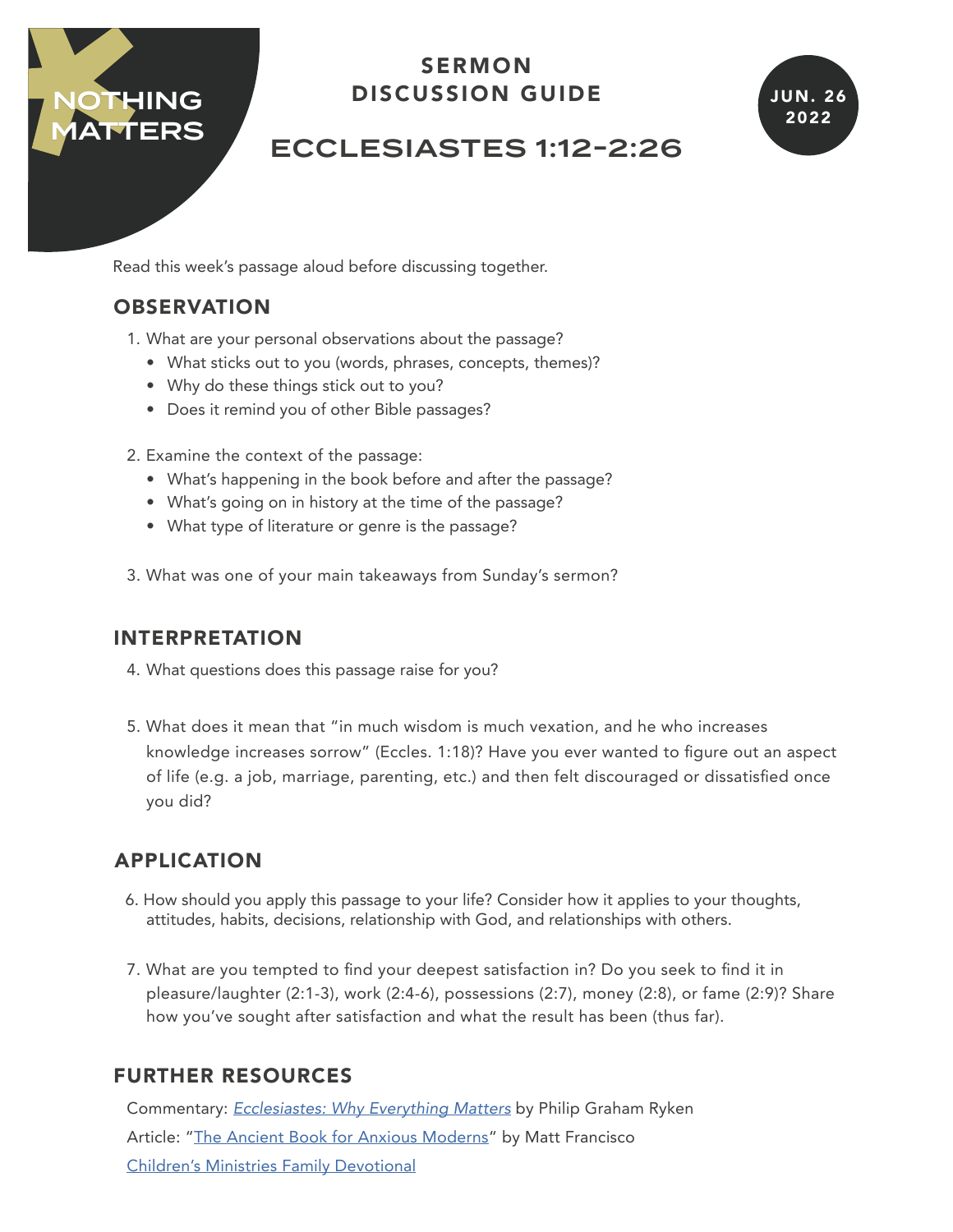



# ECCLESIASTES 3

Read this week's passage aloud before discussing together.

### **OBSERVATION**

- 1. What are your personal observations about the passage?
	- What sticks out to you (words, phrases, concepts, themes)?
	- Why do these things stick out to you?
	- Does it remind you of other Bible passages?
- 2. Examine the context of the passage:
	- What's happening in the book before and after the passage?
	- What's going on in history at the time of the passage?
	- What type of literature or genre is the passage?
- 3. What was one of your main takeaways from Sunday's sermon?

#### INTERPRETATION

- 4. What questions does this passage raise for you?
- 5. What does it mean that there is "a time for every matter" (Eccles. 3:1)?

### APPLICATION

- 6. How should you apply this passage to your life? Consider how it applies to your thoughts, attitudes, habits, decisions, relationship with God, and relationships with others.
- 7. Is your focus on the activities of people (including yourself and your family) or on God's works which endure forever (Eccles. 3:14)? What works of God do you need to remember (and even praise God for) this week?

#### FURTHER RESOURCES

Commentary: *[Ecclesiastes: Why Everything Matters](https://www.christianbook.com/ecclesiastes-why-everything-matters/philip-ryken/9781433548888/pd/548888)* by Philip Graham Ryken Prayer: "[The Daily-ness of God's Awesomeness](https://www.thegospelcoalition.org/blogs/scotty-smith/the-daily-ness-of-gods-awesomeness/)" by Scotty Smith [Children's Ministries Family Devotional](https://www.yourchurch.com/familydevotional)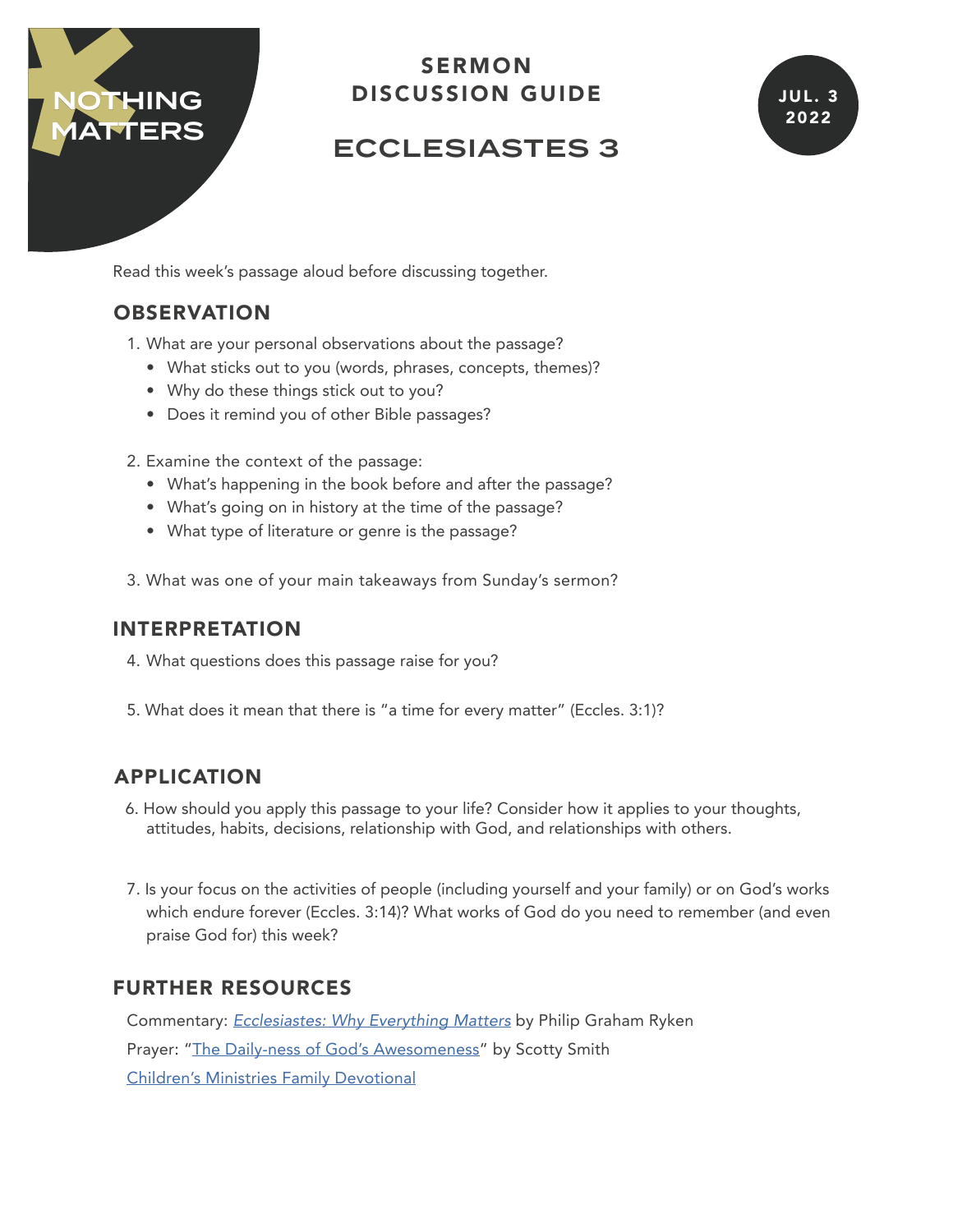



# ECCLESIASTES 4-6

Read this week's passage aloud before discussing together.

### **OBSERVATION**

- 1. What are your personal observations about the passage?
	- What sticks out to you (words, phrases, concepts, themes)?
	- Why do these things stick out to you?
	- Does it remind you of other Bible passages?
- 2. Examine the context of the passage:
	- What's happening in the book before and after the passage?
	- What's going on in history at the time of the passage?
	- What type of literature or genre is the passage?
- 3. What was one of your main takeaways from Sunday's sermon?

#### INTERPRETATION

- 4. What questions does this passage raise for you?
- 5. Do you think people experience oppressionon the earth (Eccles. 4:1; 5:8)? Where might oppression occur today?

### APPLICATION

- 6. How should you apply this passage to your life? Consider how it applies to your thoughts, attitudes, habits, decisions, relationship with God, and relationships with others.
- 7. Do you ever feel tempted to be rash in how you talk to God (Eccles. 5:2)? How can you "let your words be few" this week in how you approach God and his sovereignty in your life and in the world around you?

#### FURTHER RESOURCES

Commentary: *[Ecclesiastes: Why Everything Matters](https://www.christianbook.com/ecclesiastes-why-everything-matters/philip-ryken/9781433548888/pd/548888)* by Philip Graham Ryken Prayer: "[Friendship, Getting Older, and No Need to be Impressive"](https://www.thegospelcoalition.org/blogs/scotty-smith/friendship-getting-older-and-no-need-to-be-impressive/) by Scotty Smith [Children's Ministries Family Devotional](https://www.yourchurch.com/familydevotional)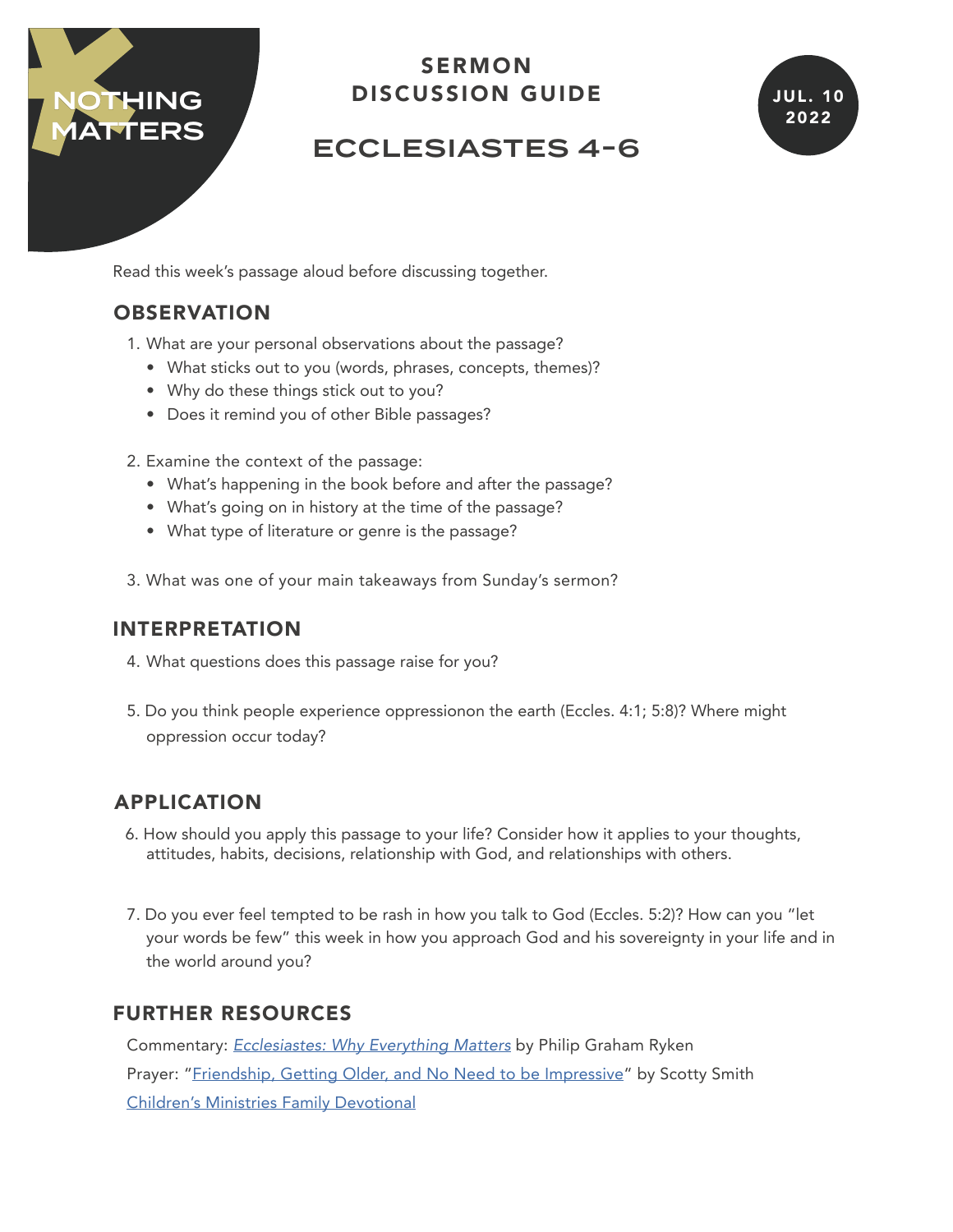



# ECCLESIASTES 7

Read this week's passage aloud before discussing together.

### **OBSERVATION**

- 1. What are your personal observations about the passage?
	- What sticks out to you (words, phrases, concepts, themes)?
	- Why do these things stick out to you?
	- Does it remind you of other Bible passages?
- 2. Examine the context of the passage:
	- What's happening in the book before and after the passage?
	- What's going on in history at the time of the passage?
	- What type of literature or genre is the passage?
- 3. What was one of your main takeaways from Sunday's sermon?

#### INTERPRETATION

- 4. What questions does this passage raise for you?
- 5. What does it mean that "it is better to go to the house of mourning than to go to the house of feasting" (Eccles. 7:2)?

### APPLICATION

- 6. How should you apply this passage to your life? Consider how it applies to your thoughts, attitudes, habits, decisions, relationship with God, and relationships with others.
- 7. What is your level of sobriety about life right now? Have you recently considered "the end of all mankind" and laid it to heart (Eccles. 7:2)? Do you need to do that this week?

#### FURTHER RESOURCES

Commentary: *[Ecclesiastes: Why Everything Matters](https://www.christianbook.com/ecclesiastes-why-everything-matters/philip-ryken/9781433548888/pd/548888)* by Philip Graham Ryken Article: "[Why Funerals are Better Than Feasts](https://www.thegospelcoalition.org/article/funerals-better-feasts/)" by Matt McCullough [Children's Ministries Family Devotional](https://www.yourchurch.com/familydevotional)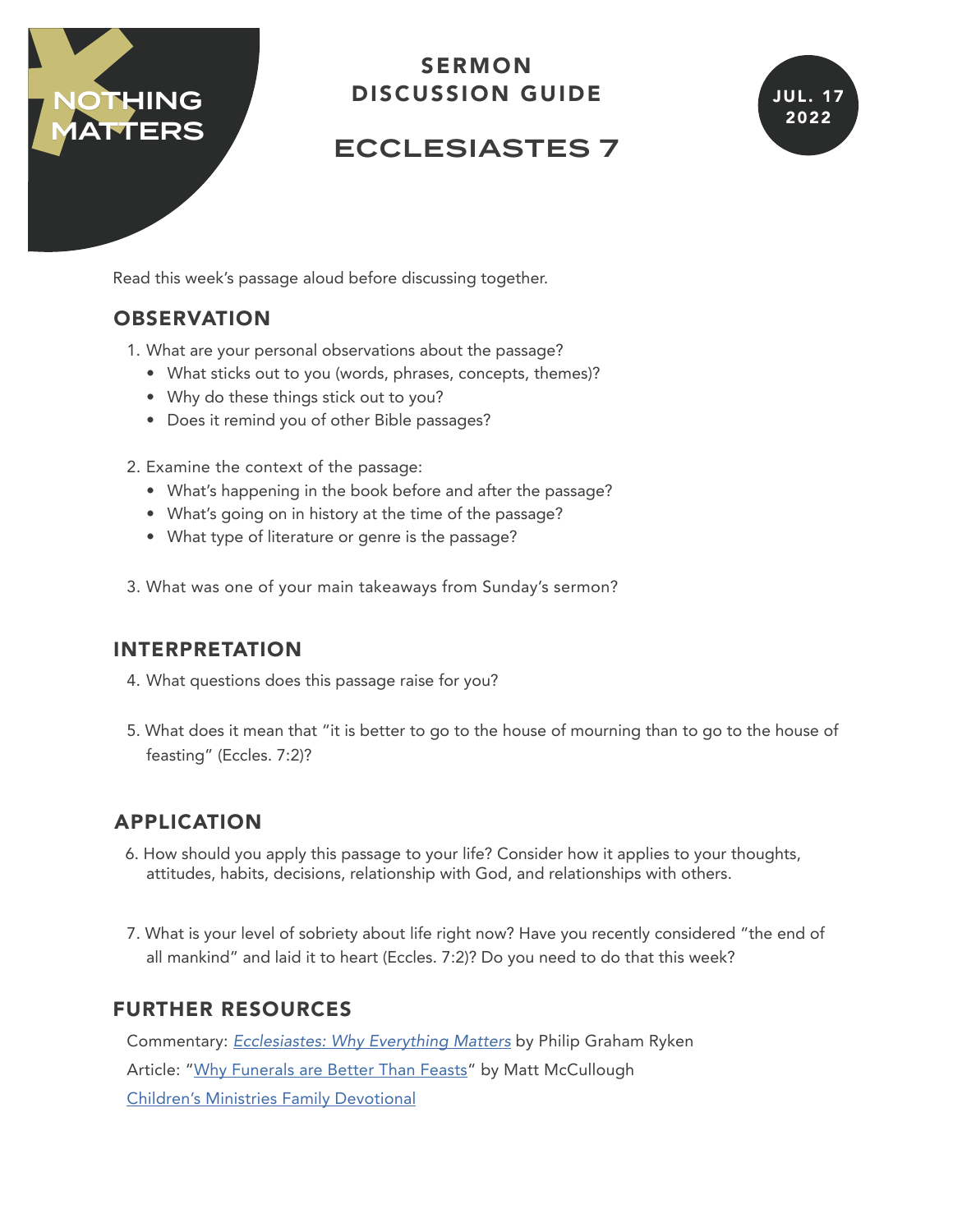



# ECCLESIASTES 8-9

Read this week's passage aloud before discussing together.

### **OBSERVATION**

- 1. What are your personal observations about the passage?
	- What sticks out to you (words, phrases, concepts, themes)?
	- Why do these things stick out to you?
	- Does it remind you of other Bible passages?
- 2. Examine the context of the passage:
	- What's happening in the book before and after the passage?
	- What's going on in history at the time of the passage?
	- What type of literature or genre is the passage?
- 3. What was one of your main takeaways from Sunday's sermon?

#### INTERPRETATION

- 4. What questions does this passage raise for you?
- 5. Why is it important for "the living [to] know that they will die" (Eccles. 9:5)? Why is this an important and helpful reality to be aware of?

### APPLICATION

- 6. How should you apply this passage to your life? Consider how it applies to your thoughts, attitudes, habits, decisions, relationship with God, and relationships with others.
- 7. Are you enjoying the gifts God has given you in this life (cf. Eccles. 9:7-10)? Is there something that you should enjoy more this week, realizing that it is a gift from God while you live?

### FURTHER RESOURCES

Commentary: *[Ecclesiastes: Why Everything Matters](https://www.christianbook.com/ecclesiastes-why-everything-matters/philip-ryken/9781433548888/pd/548888)* by Philip Graham Ryken Article: "[Ecclesiastes 9: Time and Chance, and Why We Can't Always Get What We Want"](https://www.christiantoday.com/article/ecclesiastes-9-time-and-chance-and-why-we-cant-always-get-what-we-want/129244.htm) by David Robertson [Children's Ministries Family Devotional](https://www.yourchurch.com/familydevotional)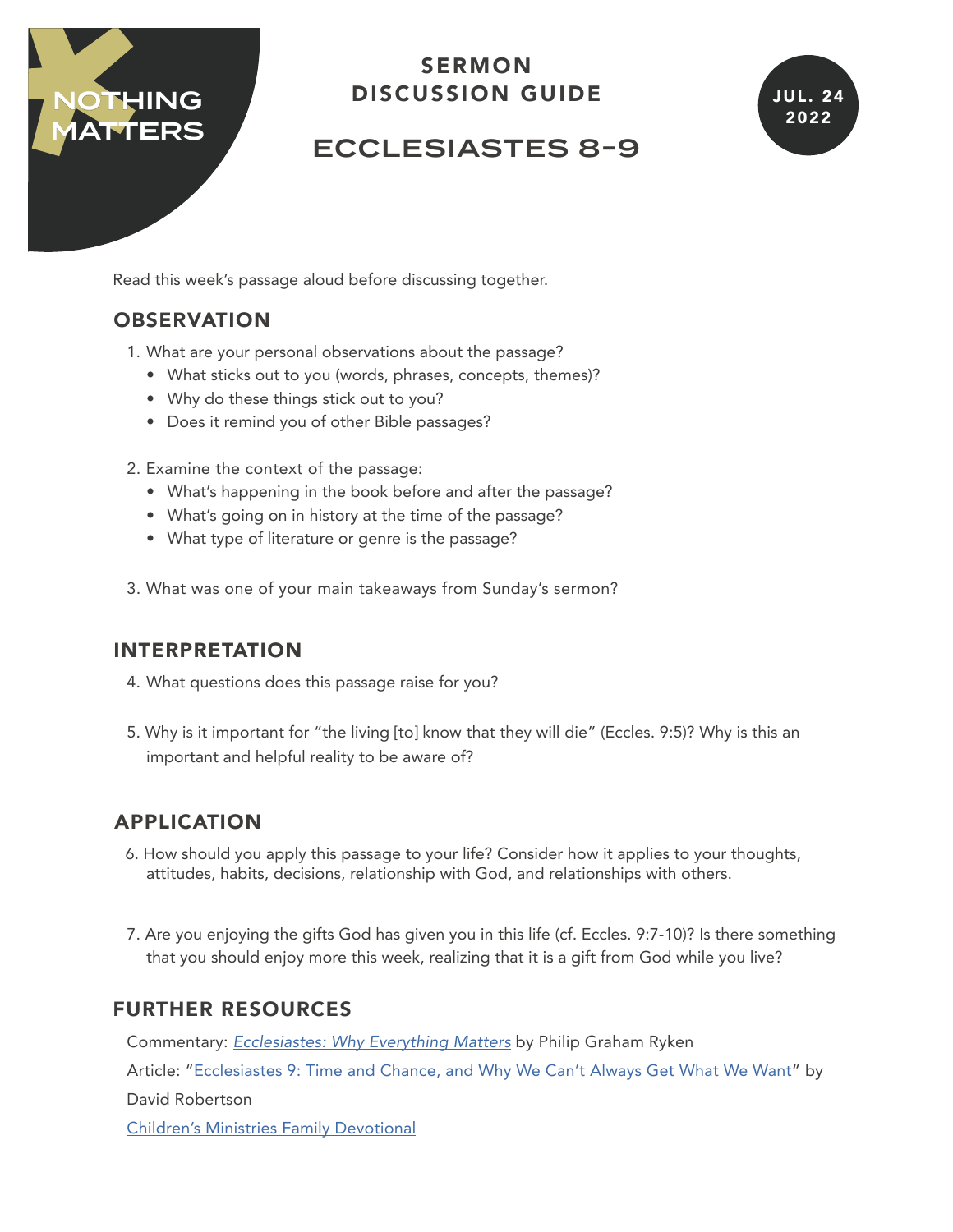



# ECCLESIASTES 10-11

Read this week's passage aloud before discussing together.

### **OBSERVATION**

- 1. What are your personal observations about the passage?
	- What sticks out to you (words, phrases, concepts, themes)?
	- Why do these things stick out to you?
	- Does it remind you of other Bible passages?
- 2. Examine the context of the passage:
	- What's happening in the book before and after the passage?
	- What's going on in history at the time of the passage?
	- What type of literature or genre is the passage?
- 3. What was one of your main takeaways from Sunday's sermon?

#### INTERPRETATION

- 4. What questions does this passage raise for you?
- 5. How does the Christian keep both rejoicing and judgment in view in their life (Eccles. 11:9)? Is this difficult to do well?

### APPLICATION

- 6. How should you apply this passage to your life? Consider how it applies to your thoughts, attitudes, habits, decisions, relationship with God, and relationships with others.
- 7. Are you taking practical steps of wisdom in your life right now, even though life is unpredictable? Is there an area where you need to apply some practical steps of wisdom this week such as filtering your emotions (Eccles. 10:4) or your finances (Eccles. 11:2)?

### FURTHER RESOURCES

Commentary: *[Ecclesiastes: Why Everything Matters](https://www.christianbook.com/ecclesiastes-why-everything-matters/philip-ryken/9781433548888/pd/548888)* by Philip Graham Ryken Video: "Reading Between the Lines 137 - Cast Your Bread Upon the Waters" by Speak Life [Children's Ministries Family Devotional](https://www.yourchurch.com/familydevotional)